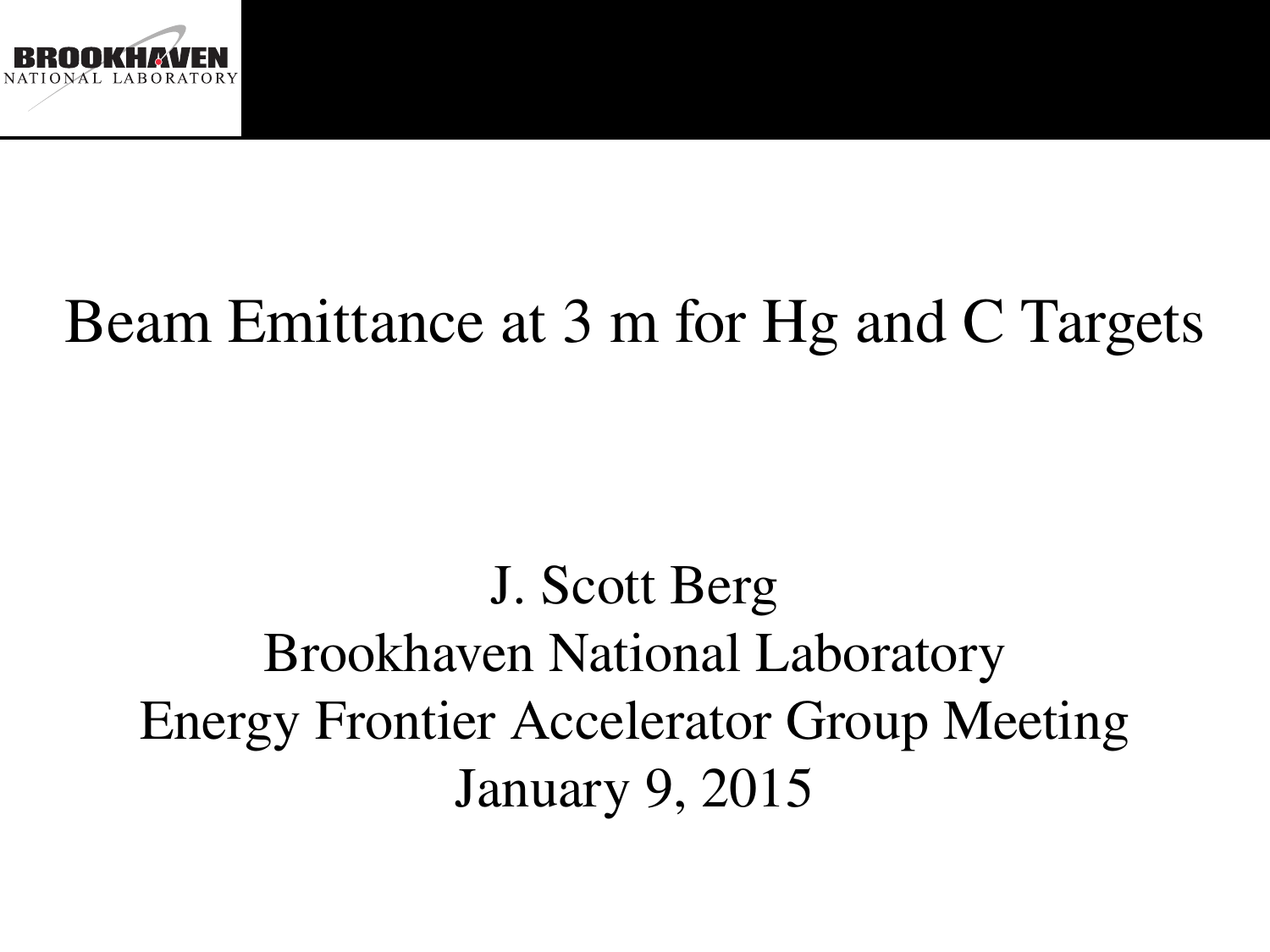

- ∙ Neuffer's talk at the MAP 2014 Winter Meeting, Dec. 4, 2014 (next 3 slides)
- ∙ Compared results from 8 GeV beam on Hg target to 6.75 GeV beam on C target
- ∙ C target had larger emittance by over a factor of 2
- ∙ Large increase in loss in first 6 m
- ∙ Performance reduction by about a factor of 2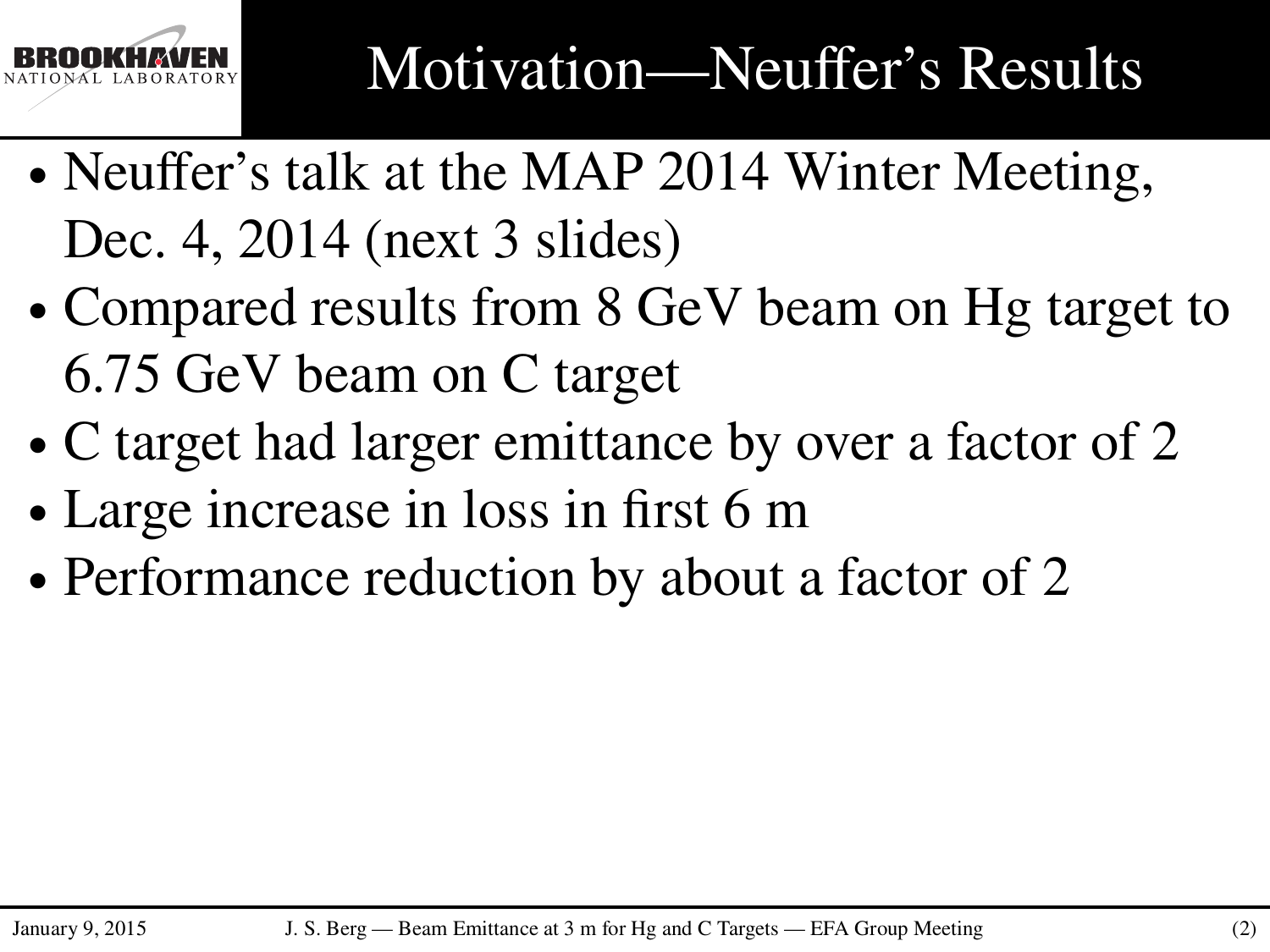#### Motivation—Neuffer's Results



NATIONAL LABORATORY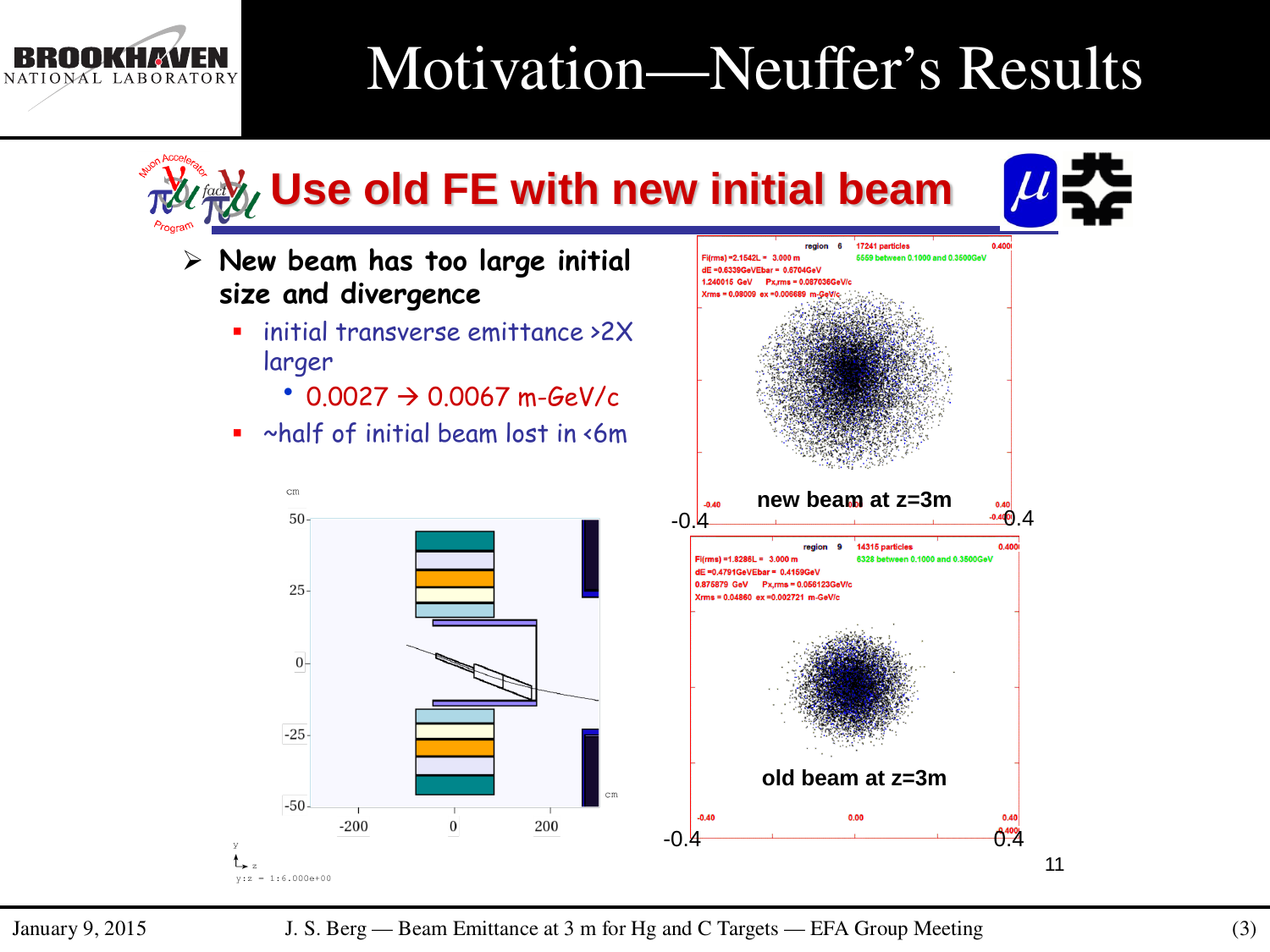

### Motivation—Neuffer's Results

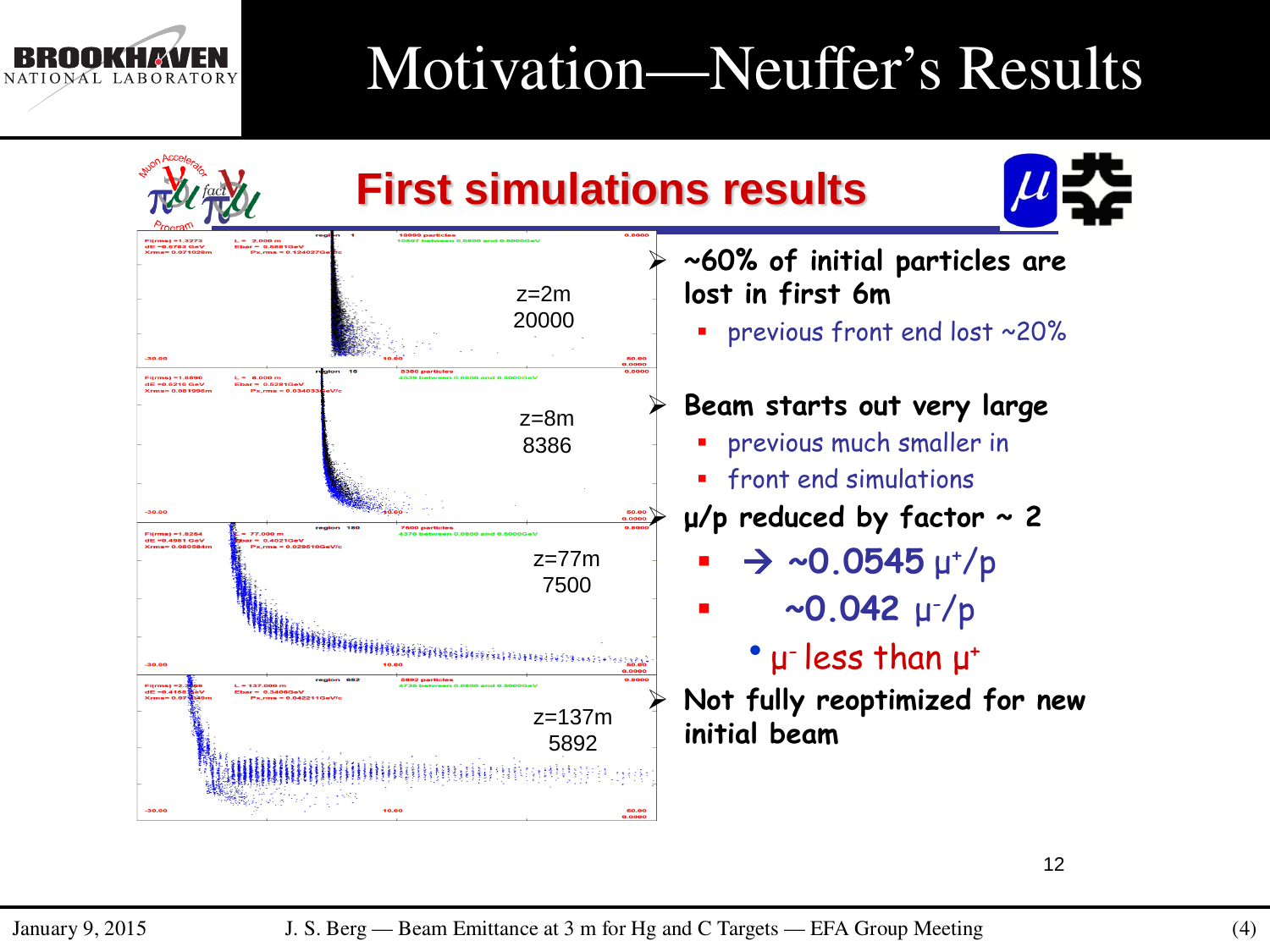

### Motivation—Neuffer's Results



- **Much worse than previous 8 GeV p / Hg target**
- $\geq 6.75$  (~25% less), Hg  $\rightarrow$  C ...
	- **•** but initial beam has very large phase space
- **Causes for early losses ???**
	- **Long C target not a good match to short taper ?**
		- **target should be within lens center …**
	- **"Beam dump" after target blows up π beam ??**
- **Bugs, errors?**
	- **Changes in Mars production code ??**
	- **normalization error ??**
	- **initialization errors**
		- **starts from z=2m rather than z=0**
- **After initial factor of 2 loss, very similar to old front end case**
	- **not yet reoptimized**
- **To investigate/debug/reoptimize ..**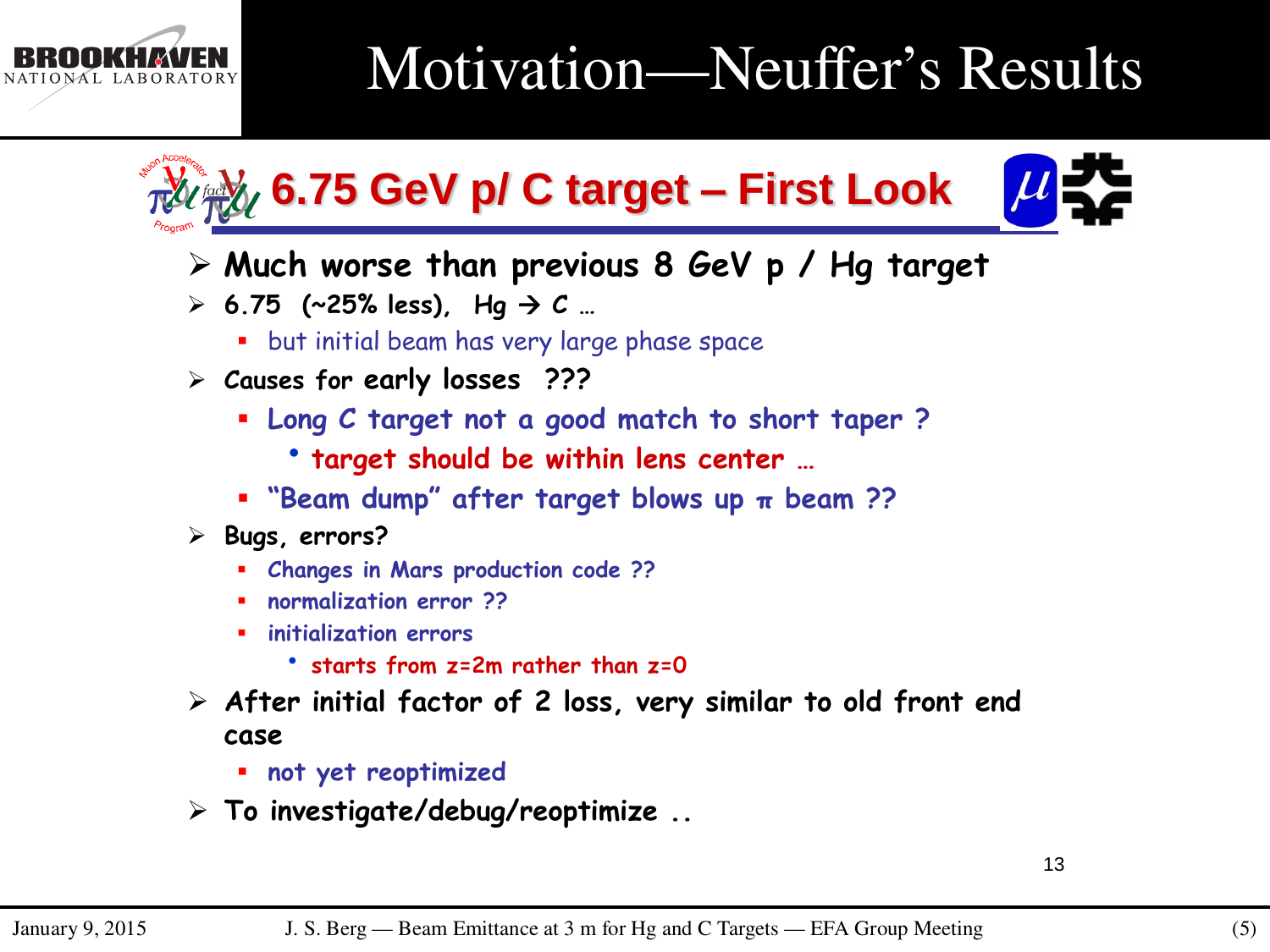

# Examine Distributions

- ∙ Dug up every 8 GeV Hg in 20 T distribution I could find
	- ∘ 28-Oct-2010 https://pubweb.bnl.gov/~kirk/Target\_ Studies/Icool\_for003\_decks/
		- ∙ From "P11" direction
		- ∙ Used by Neuffer
	- ∘ 23-Mar-2013, from X. Ding
		- ∙ Target angle 137.6 mrad, radius 0.404 cm.
		- ∙ RMS beam size 0.1212 cm
		- ∙ MARS15(2012)
	- ∘ 06-Feb-2014, from H. Sayed
	- ∘ Distributions all 0.375 m from field peak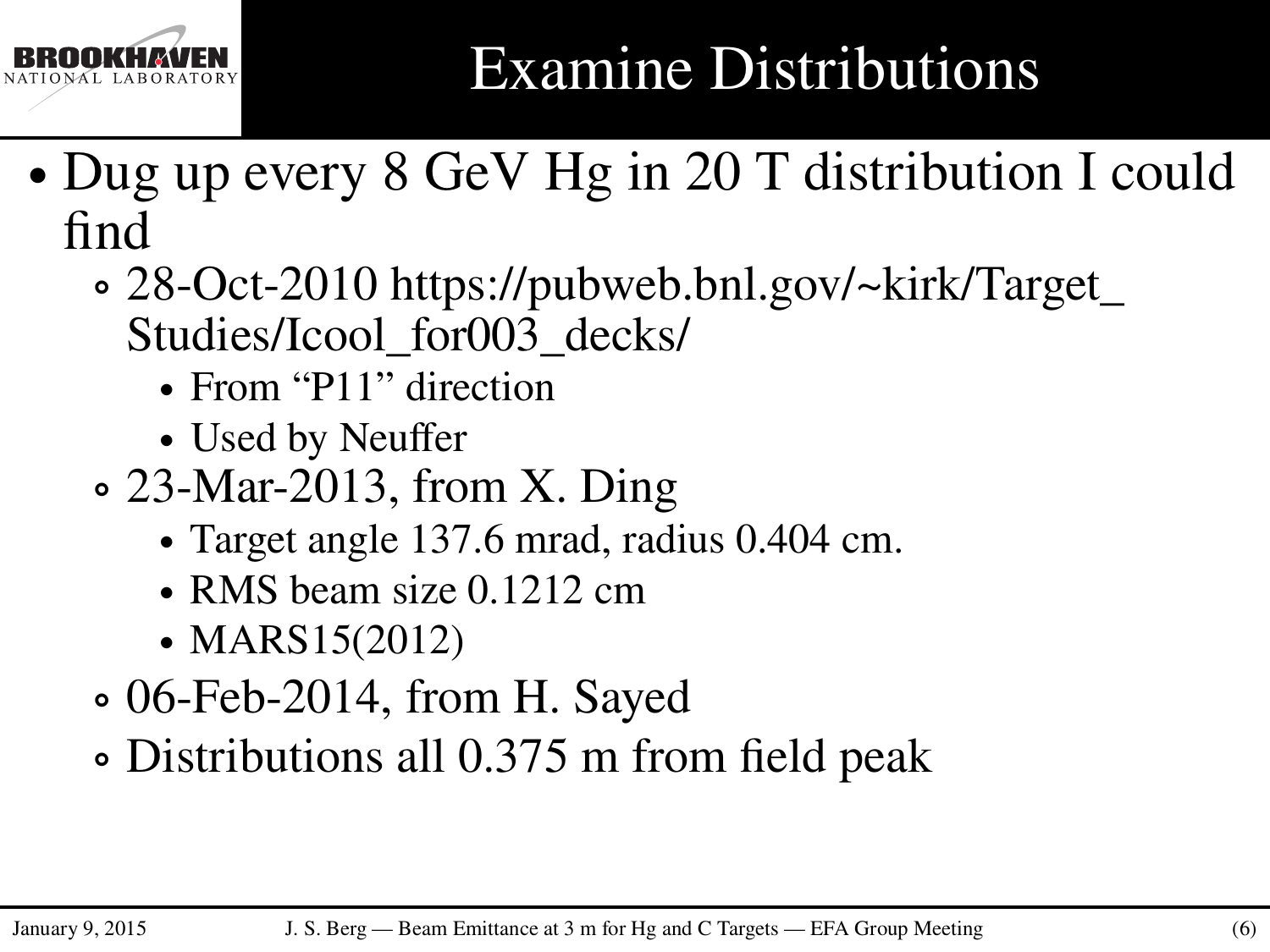

- ∙ Carbon distributions from X. Ding, 15-Dec-2014
	- ∘ 6.75 GeV, target 1 cm radius, beam 0.25 cm RMS, no crossing angle
	- ∘ Tilted 65 mrad, or not
	- ∘ 1.2 m dump, radius 3 cm, or not
	- ∘ Proton beam emittance 5 or 20 *𝜇*m
	- ∘ Distributions 2 m from field peak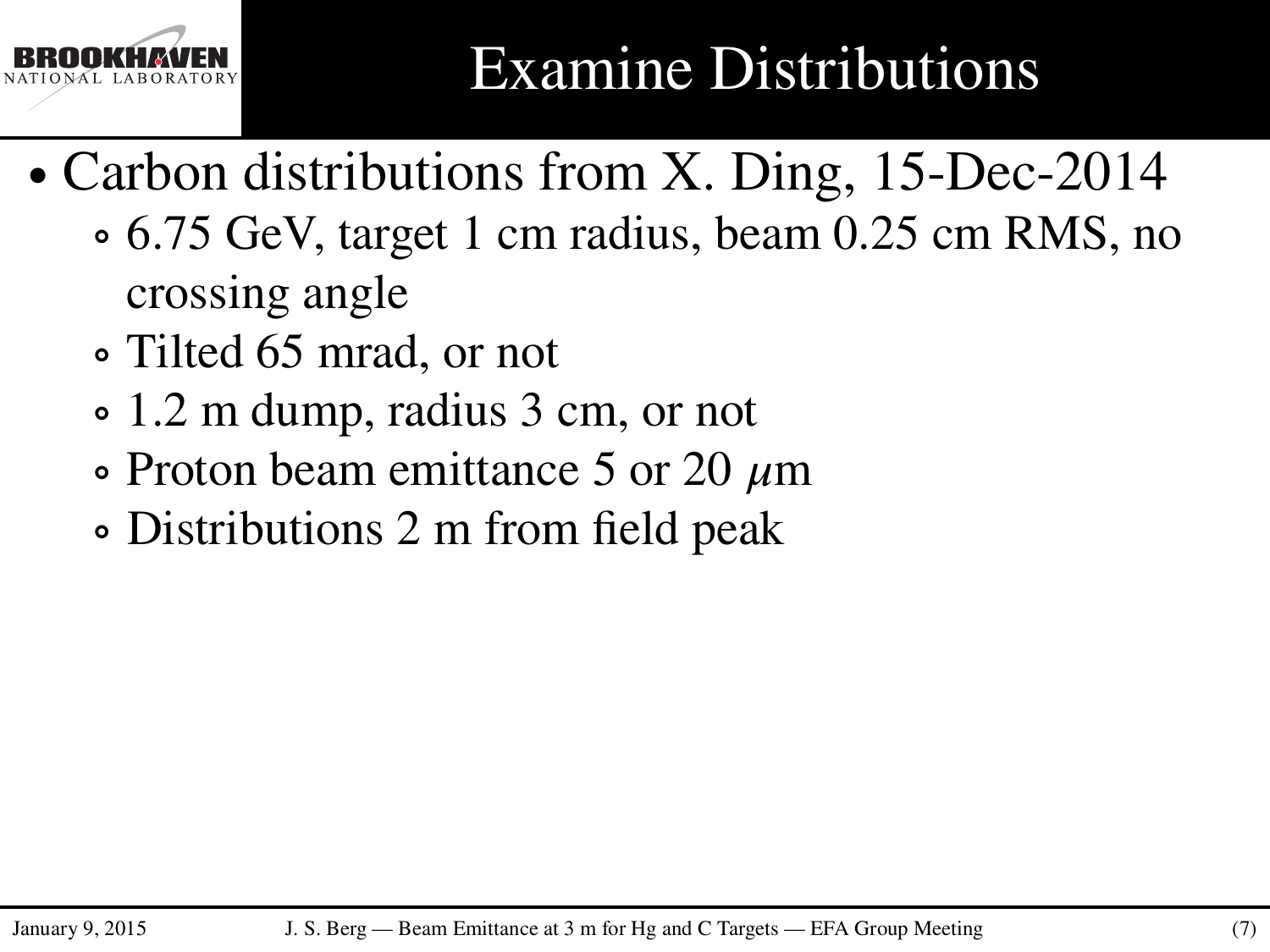

- ∙ Propagate all distributions to 3 m downstream from field peak
- ∙ Use field map from Weggel, 09-May-2014
	- ∘ Carbon distributions used this to 2 m
	- ∘ Field very close to 20 T at 0.375 m; little impact of profile difference for Hg runs
- ∙ Compute vector potential at 3 m to compute canonical emittances
- ∙ Compute emittances
	- $\sigma \pi$  KE 60–600 MeV,  $\mu$  KE 60–400 MeV; energy range at target in which 99% of ultimately captured particles lie
	- ∘ 4*𝜎* iterative cut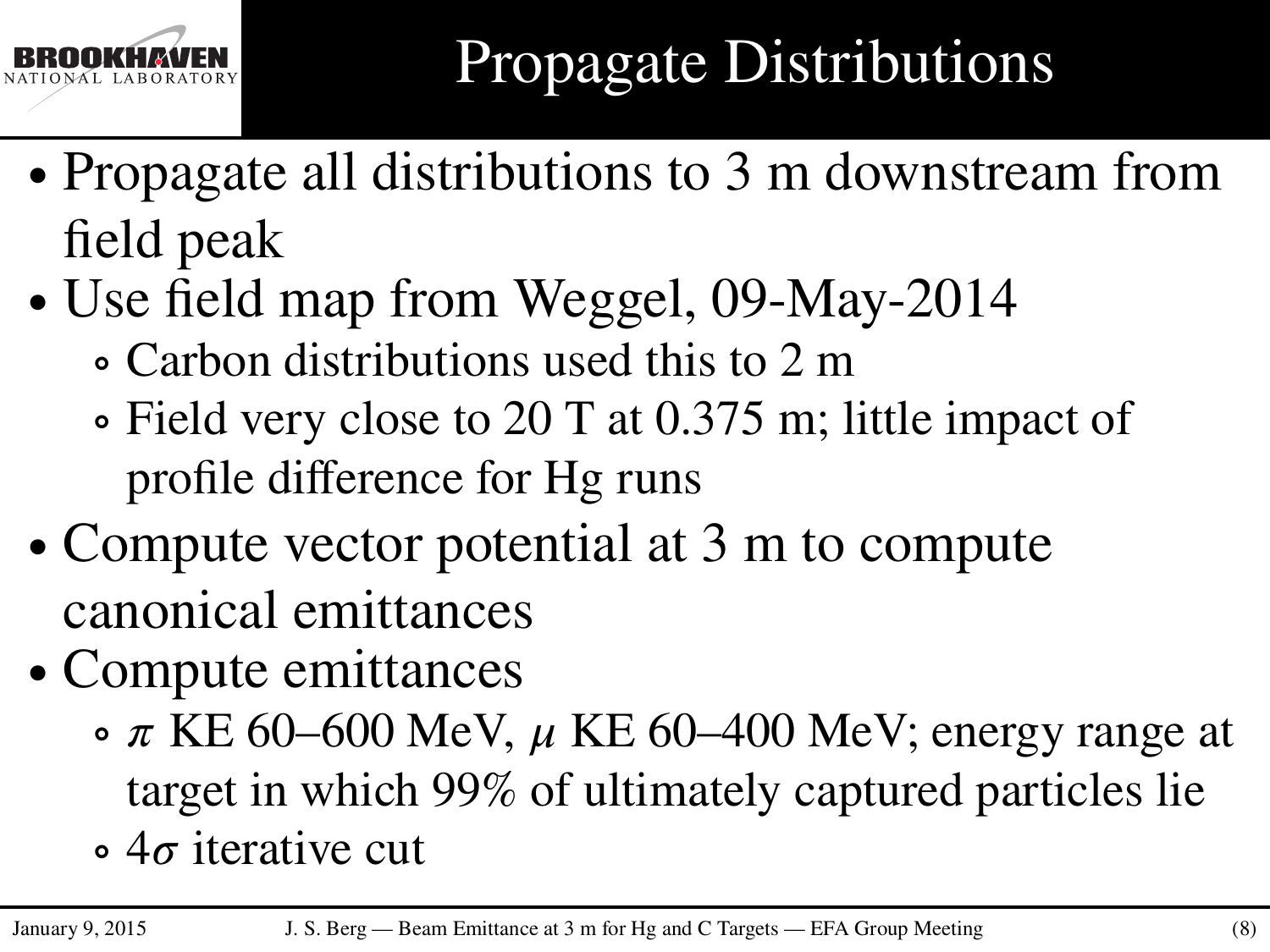

### Emittances

|                   | $\mu^-$ + | $\mu^-$ | $\mu^+$ + | $\mu^+$ – | $\pi^-$ + | $\pi^- -$ | $\pi^+$ | $\pi^+$ |
|-------------------|-----------|---------|-----------|-----------|-----------|-----------|---------|---------|
| 101028            | 31.8      | 31.1    | 35.6      | 13.7      | 23.1      | 14.9      | 26.0    | 15.0    |
| 130323-XDing      | 41.2      | 16.4    | 43.8      | 17.2      | 33.1      | 21.4      | 32.8    | 21.2    |
| 140206-HSayed     | 44.2      | 25.0    | 44.2      | 25.0      | 33.8      | 31.9      | 32.6    | 31.0    |
| 141215-XDing-00-d | 68.1      | 24.9    | 68.3      | 27.2      | 48.9      | 32.7      | 47.8    | 33.7    |
| 141215-XDing-00-n | 49.8      | 22.7    | 51.2      | 24.6      | 35.1      | 27.1      | 35.3    | 28.3    |
| 141215-XDing-65-d | 58.1      | 21.4    | 60.2      | 23.2      | 43.6      | 26.7      | 43.3    | 27.9    |
| 141215-XDing-65-n | 51.5      | 22.1    | 52.7      | 23.9      | 36.5      | 26.0      | 36.6    | 27.4    |

- ∙ Normalized canonical emittances in mm
- ∙ Large sign is sort of helicity
- ∙ Difference in emittances is angular momentum
- ∙ Names to left are distributions, contain date ∘ Carbon: two digit angle, d for dump, n for no dump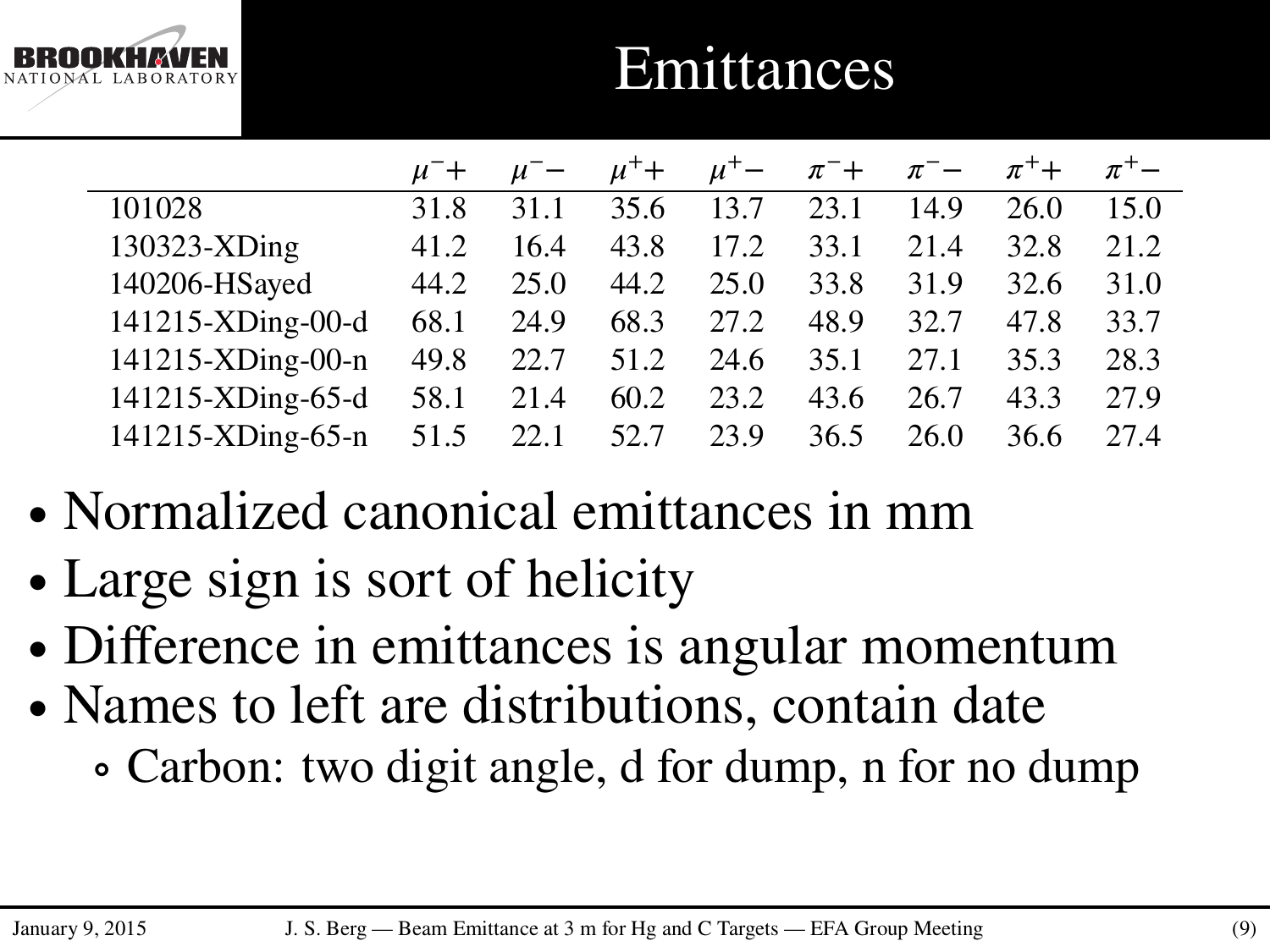

# Analysis

- ∙ Hg distributions
	- ∘ 2010 emittances significantly smaller than later runs
	- ∘ 2014 run has tiny pion angular momentum
		- ∙ Small beam; beam/target interact over small region?
		- ∙ Also shows up in muon angular momentum
- ∙ Carbon distributions
	- ∘ Removing dump improves emittance
	- ∘ With dump, lower emittance with tilt
	- ∘ Without dump tilt makes emittance a tiny bit worse
	- ∘ Proton beam emittance didn't matter (not shown)
- ∙ Similar behaviors for centroid
	- ∘ Centroid at origin for target without tilt
	- ∘ Offsets small: little contribution to emittance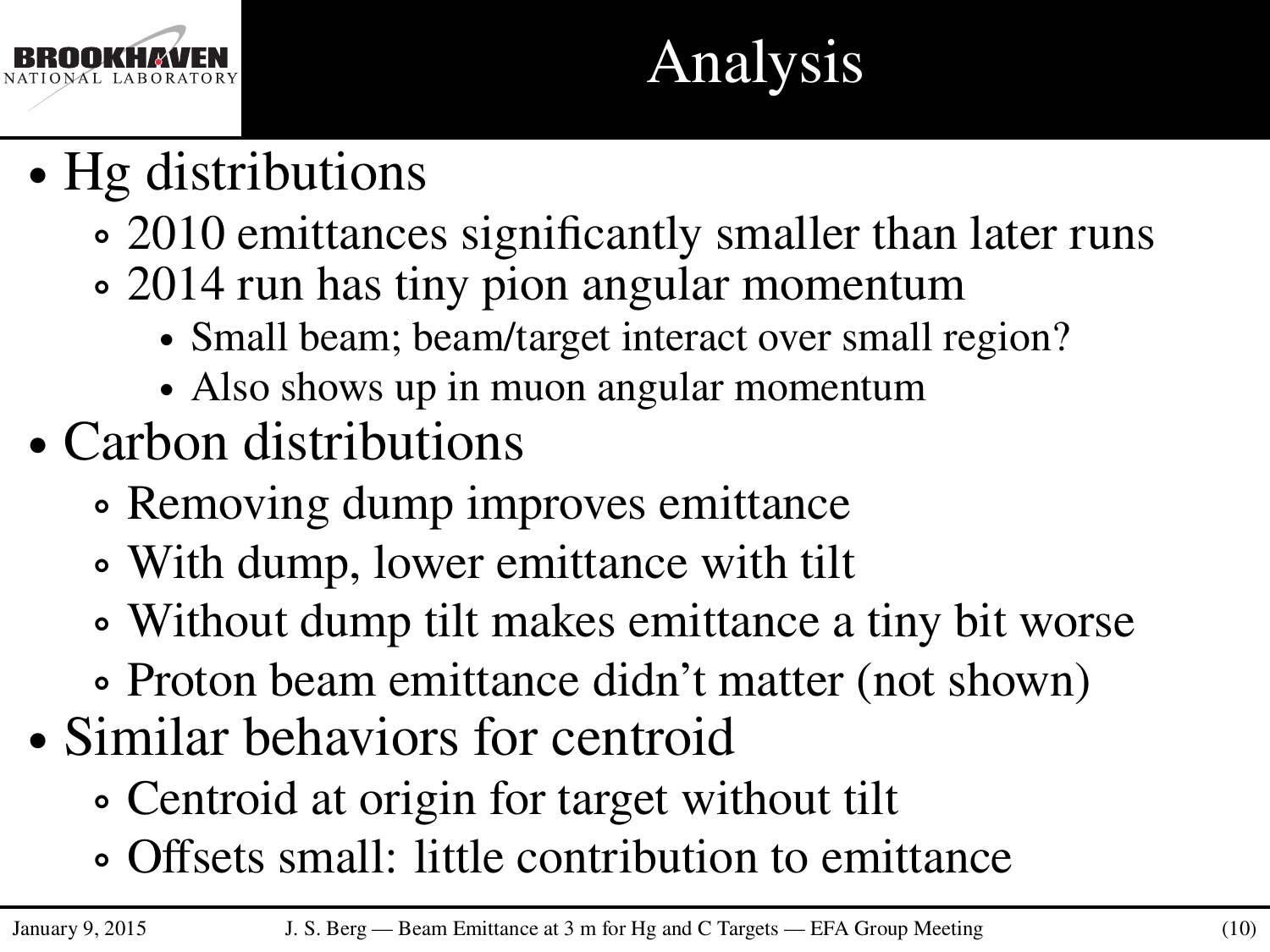

# Centroid Position

|                         | $-$ Charge          |         |               |         | $+$ Charge          |         |               |         |
|-------------------------|---------------------|---------|---------------|---------|---------------------|---------|---------------|---------|
|                         | $\boldsymbol{\chi}$ | $p_{x}$ | $\mathcal{Y}$ | $p_{v}$ | $\boldsymbol{\chi}$ | $p_{x}$ | $\mathcal{Y}$ | $p_{v}$ |
|                         | (mm)                | (MeV/c) | (mm)          | (MeV/c) | (mm)                | (MeV/c) | (mm)          | (MeV/c) |
| 101028 $\pi$            | 2.0                 | 0.0     | 1.5           | 0.7     | $-4.8$              | 0.6     | $-1.4$        | $-3.6$  |
| 101028 $\mu$            | 1.5                 | 0.9     | 0.7           | $-1.5$  | $-6.0$              | $-0.8$  | $-1.1$        | $-4.7$  |
| 130323-XDing $\pi$      | 6.3                 | 6.3     | 7.5           | $-4.8$  | $-9.3$              | $-6.8$  | 7.6           | $-6.8$  |
| 130323-XDing $\mu$      | 6.1                 | 7.1     | 9.2           | $-3.8$  | $-9.3$              | $-7.2$  | 9.3           | $-5.9$  |
| 140206-HSayed $\pi$     | 7.9                 | 10.1    | 11.1          | $-5.7$  | $-10.4$             | $-10.5$ | 11.5          | $-7.6$  |
| 140206-HSayed $\mu$     | $-7.9$              | 11.2    | 14.3          | $-5.3$  | $-10.7$             | $-11.2$ | 13.4          | $-5.9$  |
| 141215-XDing-00-d $\pi$ | 0.0                 | 0.0     | 0.3           | 0.1     | 0.1                 | $-0.1$  | 0.2           | 0.2     |
| 141215-XDing-00-d $\mu$ | 0.0                 | 0.6     | 0.0           | 0.2     | 0.2                 | 0.0     | 0.0           | 0.4     |
| 141215-XDing-00-n $\pi$ | 0.0                 | 0.0     | 0.0           | $-0.2$  | 0.0                 | 0.0     | $-0.2$        | 0.0     |
| 141215-XDing-00-n $\mu$ | 0.0                 | 0.0     | 0.0           | $-0.4$  | $-0.1$              | 0.0     | $-0.2$        | 0.0     |
| 141215-XDing-65-d $\pi$ | 0.0                 | 5.3     | 7.1           | $-0.7$  | $-8.8$              | $-5.7$  | 6.1           | $-6.4$  |
| 141215-XDing-65-d $\mu$ | 3.0                 | 11.2    | 15.8          | $-0.6$  | $-8.4$              | $-10.1$ | 13.3          | $-5.3$  |
| 141215-XDing-65-n $\pi$ | 3.1                 | 8.3     | 10.3          | $-10.9$ | $-8.1$              | $-8.7$  | 9.7           | $-5.2$  |
| 141215-XDing-65-n $\mu$ | 3.0                 | 10.5    | 14.1          | $-0.9$  | $-7.6$              | $-10.0$ | 12.6          | $-4.6$  |